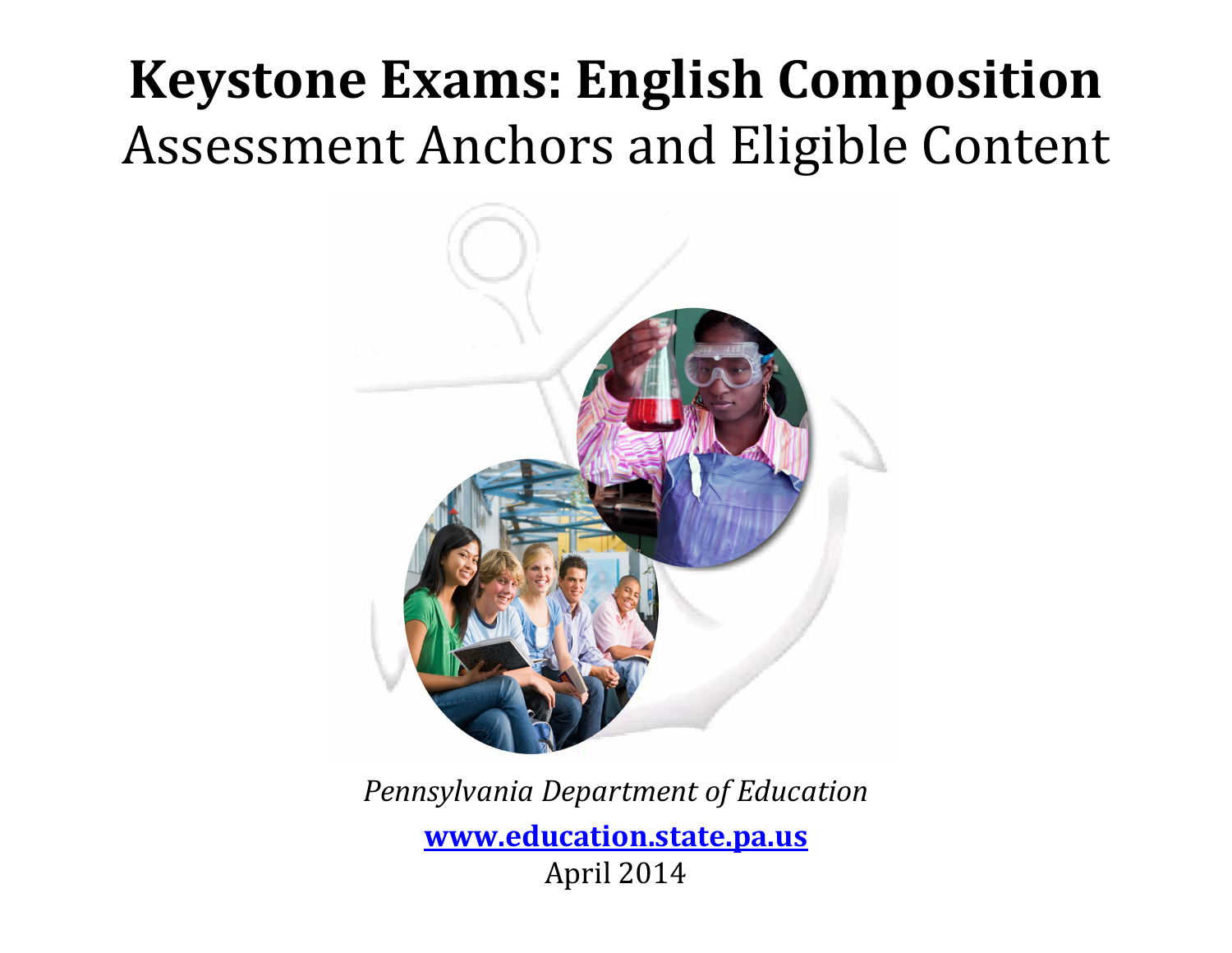# PENNSYLVANIA DEPARTMENT OF EDUCATION

# **General Introduction to the Keystone Exam Assessment Anchors**

### **Introduction**

Since the introduction of the Keystone Exams, the Pennsylvania Department of Education (PDE) has been working to create <sup>a</sup> set of tools designed to help educators improve instructional practices and better understand the Keystone Exams. The Assessment Anchors, as defined by the Eligible Content, are one of the many tools the Department believes will better align curriculum, instruction, and assessment practices throughout the Commonwealth. Without this alignment, it will not be possible to significantly improve student achievement across the Commonwealth.

### **How were Keystone Exam Assessment Anchors developed?**

Prior to the development of the Assessment Anchors, multiple groups of PA educators convened to create <sup>a</sup> set of standards for each of the Keystone Exams. Enhanced Standards, derived from <sup>a</sup> review of existing standards, focused on what students need to know and be able to do in order to be college and career ready. (Note: Since that time, PA Core Standards have replaced the Enhanced Standards and reflect the college‐ and career‐ready focus.) Additionally, the Assessment Anchors and Eligible Content statements were created by other groups of educators charged with the task of clarifying the standards assessed on the Keystone Exams. The Assessment Anchors, as defined by the Eligible Content, have been designed to hold together, or *anchor*, the state assessment system and curriculum/instructional practices in schools.

Assessment Anchors, as defined by the Eligible Content, were created with the following design parameters:

- **Clear:** The Assessment Anchors are easy to read and are user friendly; they clearly detail which standards are assessed on the Keystone Exams.
- **Focused:** The Assessment Anchors identify <sup>a</sup> core set of standards that could be reasonably assessed on <sup>a</sup> large‐scale assessment; this will keep educators from having to guess which standards are critical.
- **Rigorous:** The Assessment Anchors support the rigor of the state standards by assessing higher‐order and reasoning skills.
- **Manageable:** The Assessment Anchors define the standards in <sup>a</sup> way that can be easily incorporated into <sup>a</sup> course to prepare students for success.

### **How can teachers, administrators, schools, and districts use these Assessment Anchors?**

The Assessment Anchors, as defined by the Eligible Content, can help focus teaching and learning because they are clear, manageable, and closely aligned with the Keystone Exams. Teachers and administrators will be better informed about which standards will be assessed. The Assessment Anchors and Eligible Content should be used along with the standards and the Curriculum Framework of the Standards Aligned System (SAS) to build curriculum, design lessons, and support student achievement.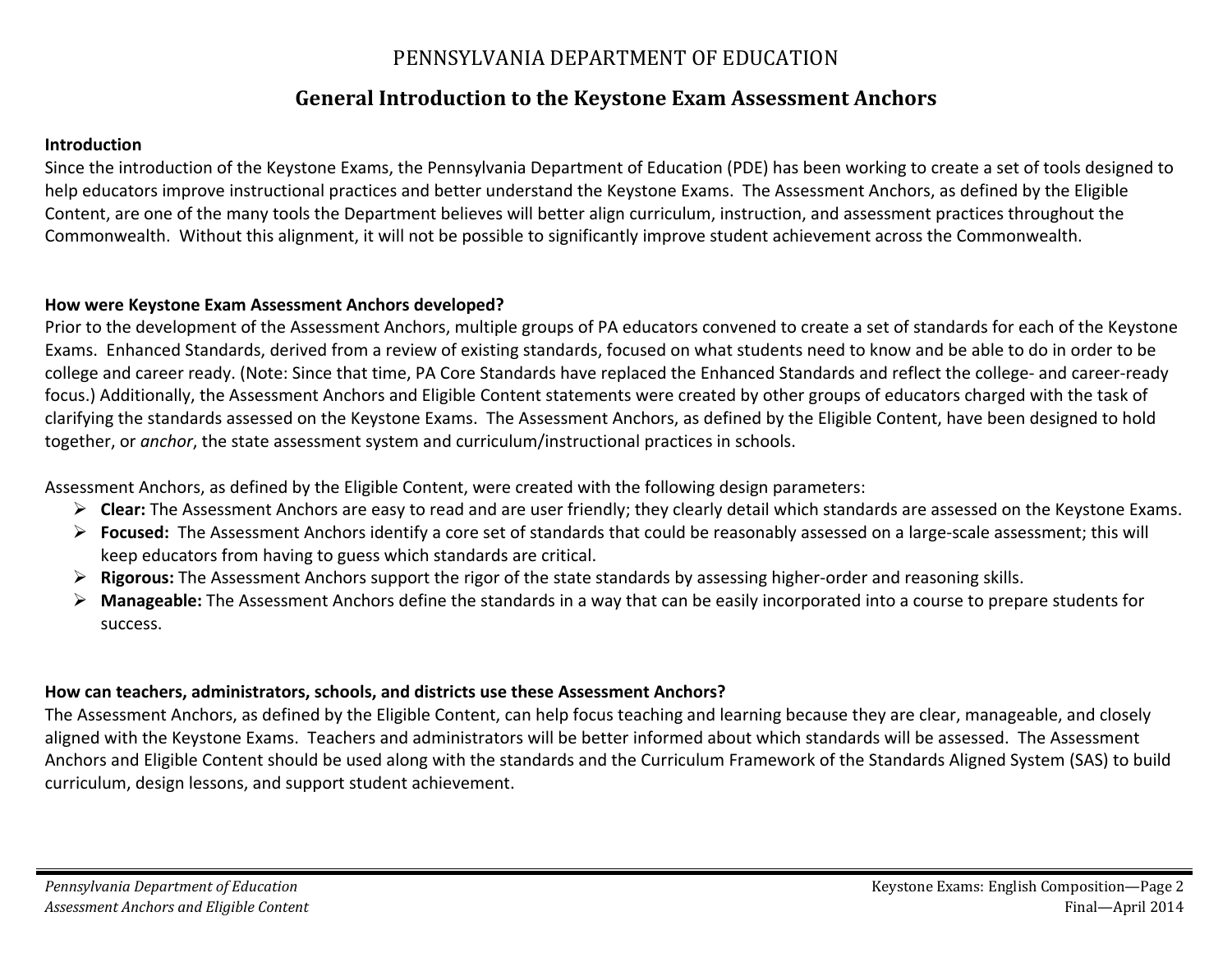The Assessment Anchors and Eligible Content are designed to enable educators to determine when they feel students are prepared to be successful in the Keystone Exams. An evaluation of current course offerings, through the lens of what is assessed on those particular Keystone Exams, may provide an opportunity for an alignment to ensure student preparedness.

### **How are the Assessment Anchors organized?**

The Assessment Anchors, as defined by the Eligible Content, are organized into cohesive blueprints, each structured with <sup>a</sup> common labeling system that can be read like an outline. This framework is organized first by module, then by Assessment Anchor, followed by Anchor Descriptor, and then finally, at the greatest level of detail, by an Eligible Content statement. The common format of this outline is followed across the Keystone Exams.

Here is <sup>a</sup> description of each level in the labeling system for the Keystone Exams:

- **Module:** The Assessment Anchors are organized into two thematic modules for each of the Keystone Exams. The module title appears at the top of each page. The module level is important because the Keystone Exams are built using <sup>a</sup> module format, with each of the Keystone Exams divided into two equal‐sized test modules. Each module is made up of two or more Assessment Anchors.
- **Assessment Anchor:** The Assessment Anchor appears in the shaded bar across the top of each Assessment Anchor table. The Assessment Anchors represent categories of subject matter that anchor the content of the Keystone Exams. Each Assessment Anchor is part of <sup>a</sup> module and has one or more Anchor Descriptors unified under it.
- **Anchor Descriptor:** Below each Assessment Anchor is <sup>a</sup> specific Anchor Descriptor. The Anchor Descriptor level provides further details that delineate the scope of content covered by the Assessment Anchor. Each Anchor Descriptor is part of an Assessment Anchor and has one or more Eligible Content statement unified under it.
- **Eligible Content:** The column to the right of the Anchor Descriptor contains the Eligible Content statements. The Eligible Content is the most specific description of the content that is assessed on the Keystone Exams. This level is considered the assessment limit and helps educators identify the range of the content covered on the Keystone Exams.
- **PA Core Standards:** In the column to the right of each Eligible Content statement is <sup>a</sup> code representing one or more Pennsylvania Core Standard that correlate to the Eligible Content statement. Some Eligible Content statements include annotations that indicate certain clarifications about the scope of an Eligible Content.
	- $\circ$  "e.g." ("for example")—sample approach, but not a limit to the Eligible Content

### **How do the K–12 Pennsylvania Core Standards affect this document?**

Assessment Anchors and Eligible Content statements are aligned to the PA Core Standards; thus, the former enhanced standards are no longer necessary. Within this document, all standard references reflect the PA Core Standards.

**Standards Aligned System - http://www.pdesas.org/** 

**Pennsylvania Department of Education — www.education.state.pa.us** 

Cover photo © Hill Street Studios/Harmik Nazarian/Blend Images/Corbis.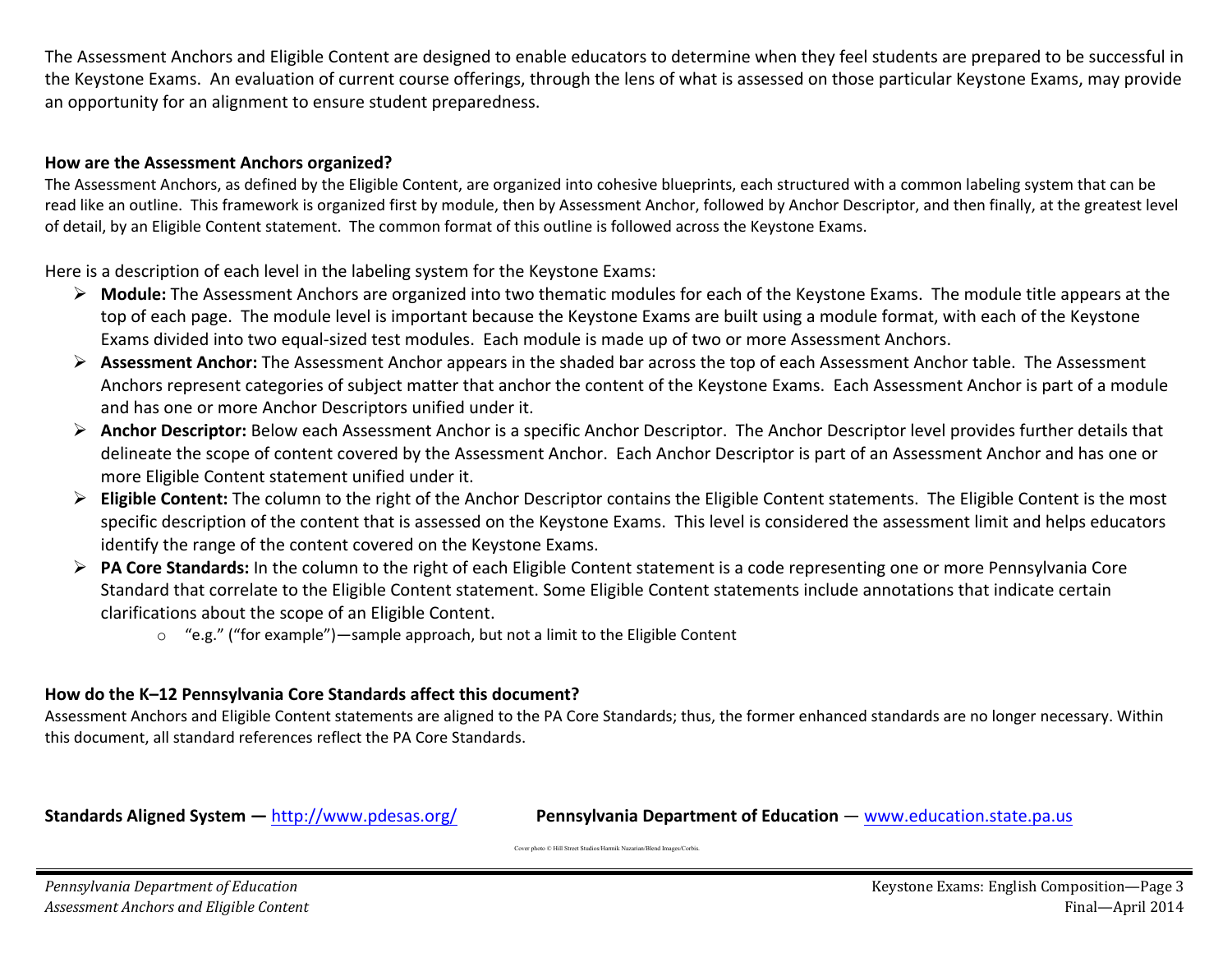# **MODULE 1—Informative/Explanatory FINAL—April 2014**

| <b>ASSESSMENT ANCHOR</b> |                                                                                                              |                   |                                                                                                                                                                          |                                                                                                                                                                                                                                                                                                                                                                                                                                                                                                                                                                                                                                                                                                                                                                                                                                                                                                                                                                                                                                                                                                                                                                  |  |
|--------------------------|--------------------------------------------------------------------------------------------------------------|-------------------|--------------------------------------------------------------------------------------------------------------------------------------------------------------------------|------------------------------------------------------------------------------------------------------------------------------------------------------------------------------------------------------------------------------------------------------------------------------------------------------------------------------------------------------------------------------------------------------------------------------------------------------------------------------------------------------------------------------------------------------------------------------------------------------------------------------------------------------------------------------------------------------------------------------------------------------------------------------------------------------------------------------------------------------------------------------------------------------------------------------------------------------------------------------------------------------------------------------------------------------------------------------------------------------------------------------------------------------------------|--|
|                          | C.IE.1 Text Types and Purposes-Informative/Explanatory                                                       |                   |                                                                                                                                                                          |                                                                                                                                                                                                                                                                                                                                                                                                                                                                                                                                                                                                                                                                                                                                                                                                                                                                                                                                                                                                                                                                                                                                                                  |  |
|                          | <b>Anchor Descriptor</b>                                                                                     |                   | <b>Eligible Content</b>                                                                                                                                                  | <b>PA Core Standards</b>                                                                                                                                                                                                                                                                                                                                                                                                                                                                                                                                                                                                                                                                                                                                                                                                                                                                                                                                                                                                                                                                                                                                         |  |
| C.IE.1.1                 | Write informative and<br>explanatory pieces that<br>describe, explain, or summarize<br>information or ideas. | C.IE.1.1.1        | Write with a sharp controlling point and an awareness of<br>the audience and task.                                                                                       | CC.1.4.9-10.B<br>Write with a sharp distinct focus identifying<br>topic, task, and audience.<br>CC.1.4.9-10.C<br>Develop and analyze the topic with relevant,<br>well-chosen, and sufficient facts, extended<br>definitions, concrete details, quotations, or<br>other information and examples appropriate to<br>the audience's knowledge of the topic; include<br>graphics and multimedia when useful to aiding<br>comprehension.<br>CC.1.4.9-10.D<br>Organize ideas, concepts, and information to<br>make important connections and distinctions;<br>use appropriate and varied transitions to link<br>the major sections of the text; include<br>formatting when useful to aiding<br>comprehension; provide a concluding<br>statement or section.<br>CC.1.4.9-10.E<br>Write with an awareness of the stylistic aspects<br>of composition.<br>• Use precise language and domain-specific<br>vocabulary to manage the complexity of the<br>topic.<br>• Establish and maintain a formal style and<br>objective tone while attending to the norms<br>of the discipline in which they are writing.<br>CC.1.4.9-10.F<br>Demonstrate a grade-appropriate command of |  |
|                          |                                                                                                              | <b>C.IE.1.1.2</b> | Demonstrate an understanding of the purpose with<br>relevant information, content, and details.                                                                          |                                                                                                                                                                                                                                                                                                                                                                                                                                                                                                                                                                                                                                                                                                                                                                                                                                                                                                                                                                                                                                                                                                                                                                  |  |
|                          |                                                                                                              | C.IE.1.1.3        | Use appropriate organizational strategies for<br>informational and explanatory writing (e.g.,<br>compare/contrast, cause/effect, problem/solution,<br>process analysis). |                                                                                                                                                                                                                                                                                                                                                                                                                                                                                                                                                                                                                                                                                                                                                                                                                                                                                                                                                                                                                                                                                                                                                                  |  |
|                          |                                                                                                              | C.IE.1.1.4        | Use precise language, stylistic techniques, and a variety<br>of sentence structures to develop and maintain an<br>appropriate, objective tone.                           |                                                                                                                                                                                                                                                                                                                                                                                                                                                                                                                                                                                                                                                                                                                                                                                                                                                                                                                                                                                                                                                                                                                                                                  |  |
|                          |                                                                                                              | C.IE.1.1.5        | Write with control of grammar, mechanics, spelling,<br>usage, and sentence formation.                                                                                    |                                                                                                                                                                                                                                                                                                                                                                                                                                                                                                                                                                                                                                                                                                                                                                                                                                                                                                                                                                                                                                                                                                                                                                  |  |
|                          |                                                                                                              |                   |                                                                                                                                                                          | the conventions of standard English grammar,<br>usage, capitalization, punctuation, and spelling.                                                                                                                                                                                                                                                                                                                                                                                                                                                                                                                                                                                                                                                                                                                                                                                                                                                                                                                                                                                                                                                                |  |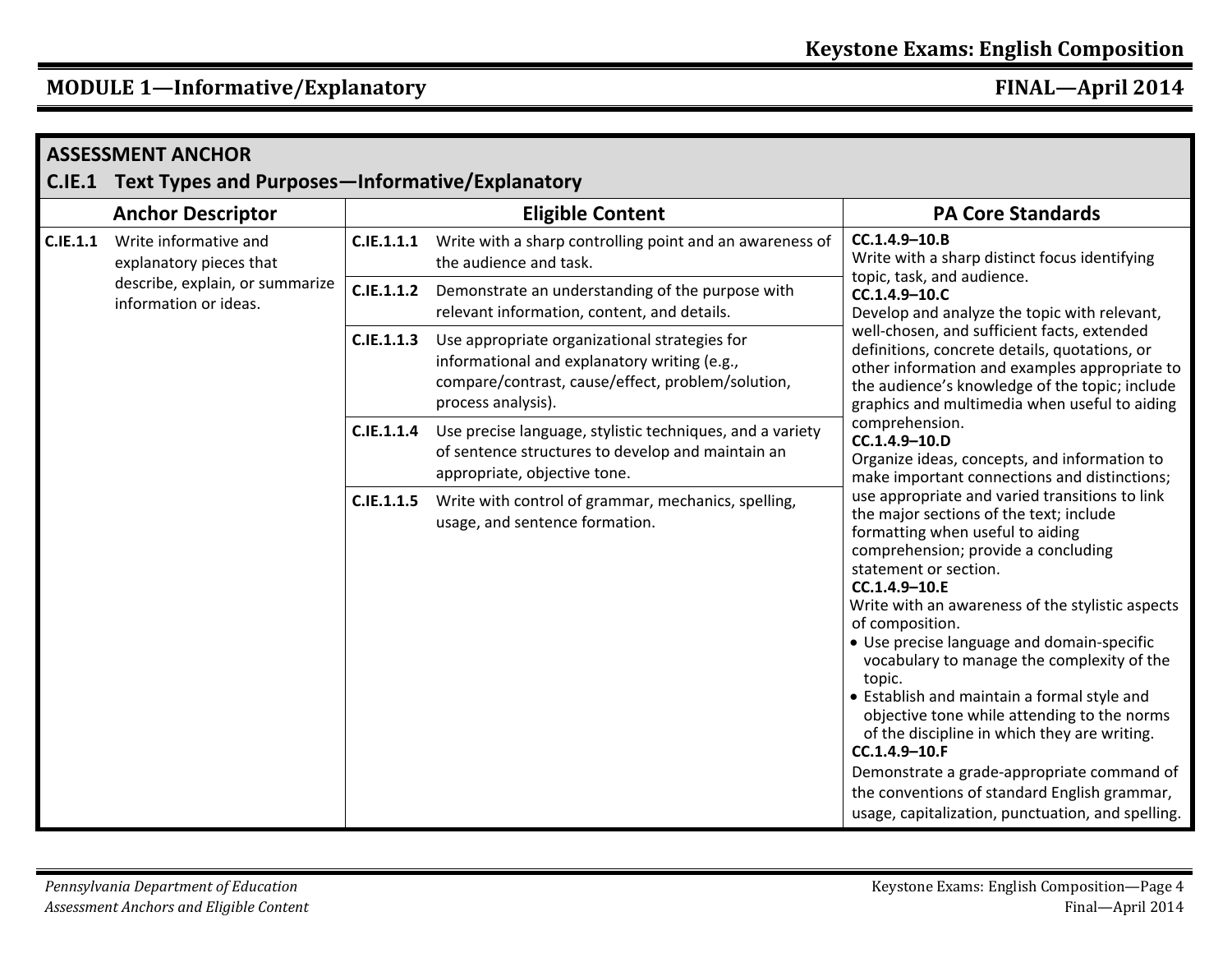# **MODULE 1—Informative/Explanatory FINAL—April 2014**

| C.IE.2   | <b>ASSESSMENT ANCHOR</b><br><b>Revision-Informative/Explanatory</b>                |                                                     |                                                                              |                                                                                                                                                 |  |  |  |
|----------|------------------------------------------------------------------------------------|-----------------------------------------------------|------------------------------------------------------------------------------|-------------------------------------------------------------------------------------------------------------------------------------------------|--|--|--|
|          | <b>Anchor Descriptor</b>                                                           | <b>Eligible Content</b><br><b>PA Core Standards</b> |                                                                              |                                                                                                                                                 |  |  |  |
| C.IE.2.1 | Revise writing to improve style,<br>meaning, word choice, and<br>sentence variety. | C.IE.2.1.1                                          | Use a variety of sentence structures.                                        | $CC.1.4.9 - 10.E$                                                                                                                               |  |  |  |
|          |                                                                                    | C.IE.2.1.2                                          | Use precise language to create clarity, voice, and tone.                     | Write with an awareness of the stylistic aspects<br>of composition.                                                                             |  |  |  |
|          |                                                                                    | C.IE.2.1.3                                          | Revise to eliminate wordiness and redundancy.                                | • Use precise language and domain-specific                                                                                                      |  |  |  |
|          |                                                                                    | C.IE.2.1.4                                          | Revise to delete irrelevant details.                                         | vocabulary to manage the complexity of the<br>topic.                                                                                            |  |  |  |
|          |                                                                                    | C.IE.2.1.5                                          | Use the correct form of commonly confused words; use<br>logical transitions. | <b>Establish and maintain a formal style and</b><br>objective tone while attending to the norms<br>of the discipline in which they are writing. |  |  |  |
|          |                                                                                    | C.IE.2.1.6                                          | Combine sentences for cohesiveness and unity.                                |                                                                                                                                                 |  |  |  |
|          |                                                                                    | C.IE.2.1.7                                          | Revise sentences for clarity.                                                |                                                                                                                                                 |  |  |  |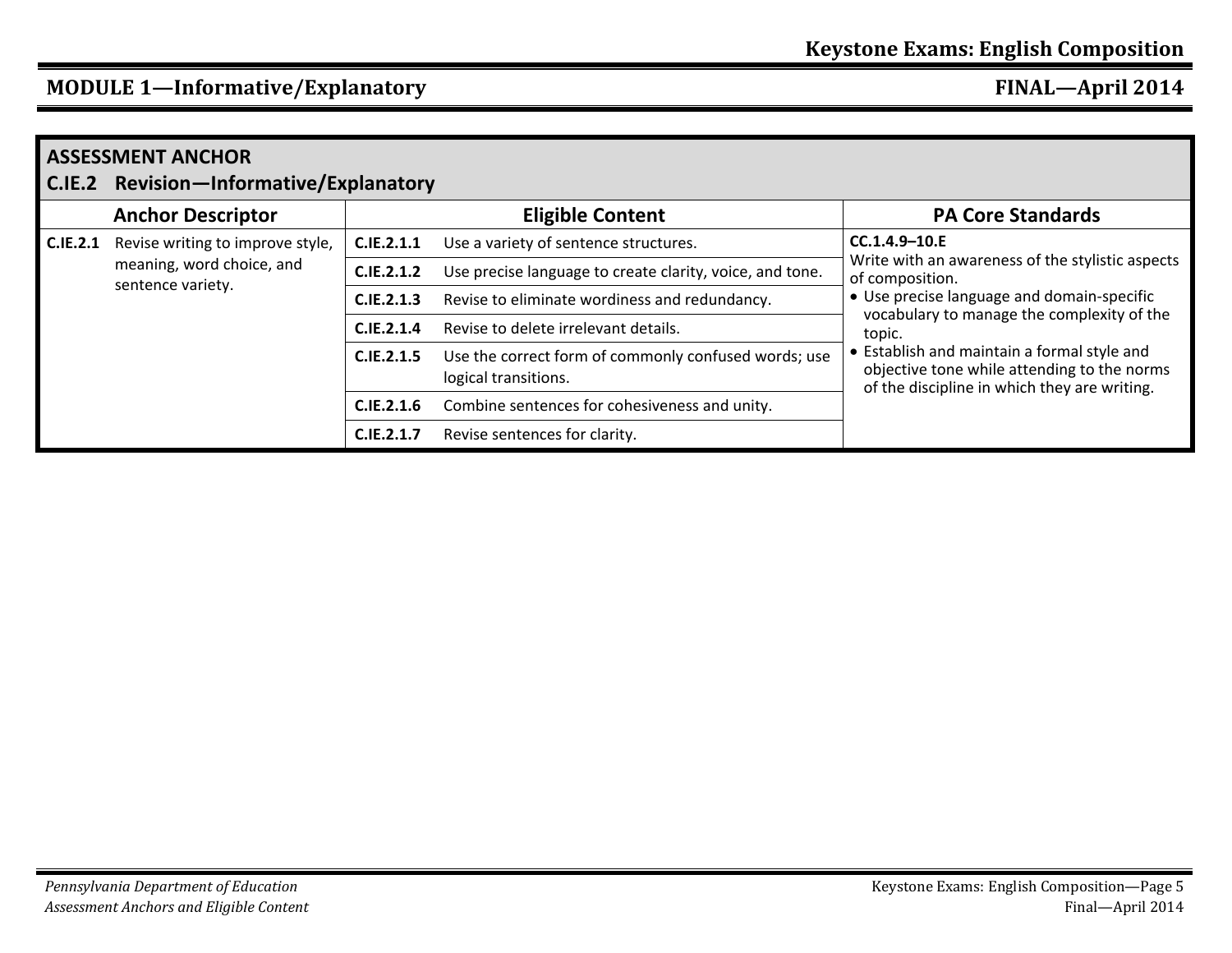## **MODULE 1—Informative/Explanatory FINAL—April 2014**

| C.IE.3   | <b>ASSESSMENT ANCHOR</b><br><b>Editing for Conventions-Informative/Explanatory</b> |            |                                                                                                                                            |                                                                                                                                                                      |  |  |
|----------|------------------------------------------------------------------------------------|------------|--------------------------------------------------------------------------------------------------------------------------------------------|----------------------------------------------------------------------------------------------------------------------------------------------------------------------|--|--|
|          | <b>Anchor Descriptor</b>                                                           |            | <b>Eligible Content</b>                                                                                                                    | <b>PA Core Standards</b>                                                                                                                                             |  |  |
| C.IE.3.1 | Use conventions of standard<br>written language.                                   | C.IE.3.1.1 | Spell all words correctly.                                                                                                                 | $CC.1.4.9 - 10.F$<br>Demonstrate a grade-appropriate command of<br>the conventions of standard English grammar,<br>usage, capitalization, punctuation, and spelling. |  |  |
|          |                                                                                    | C.IE.3.1.2 | Use capital letters correctly.                                                                                                             |                                                                                                                                                                      |  |  |
|          |                                                                                    | C.IE.3.1.3 | Punctuate correctly (e.g., correctly use commas,<br>semicolons, quotation marks, apostrophes).                                             |                                                                                                                                                                      |  |  |
|          |                                                                                    | C.IE.3.1.4 | Demonstrate correct grammar and usage (e.g., verb<br>and pronoun form and agreement, modifiers and<br>transitions, word order and syntax). |                                                                                                                                                                      |  |  |
|          |                                                                                    | C.IE.3.1.5 | Demonstrate correct sentence formation.                                                                                                    |                                                                                                                                                                      |  |  |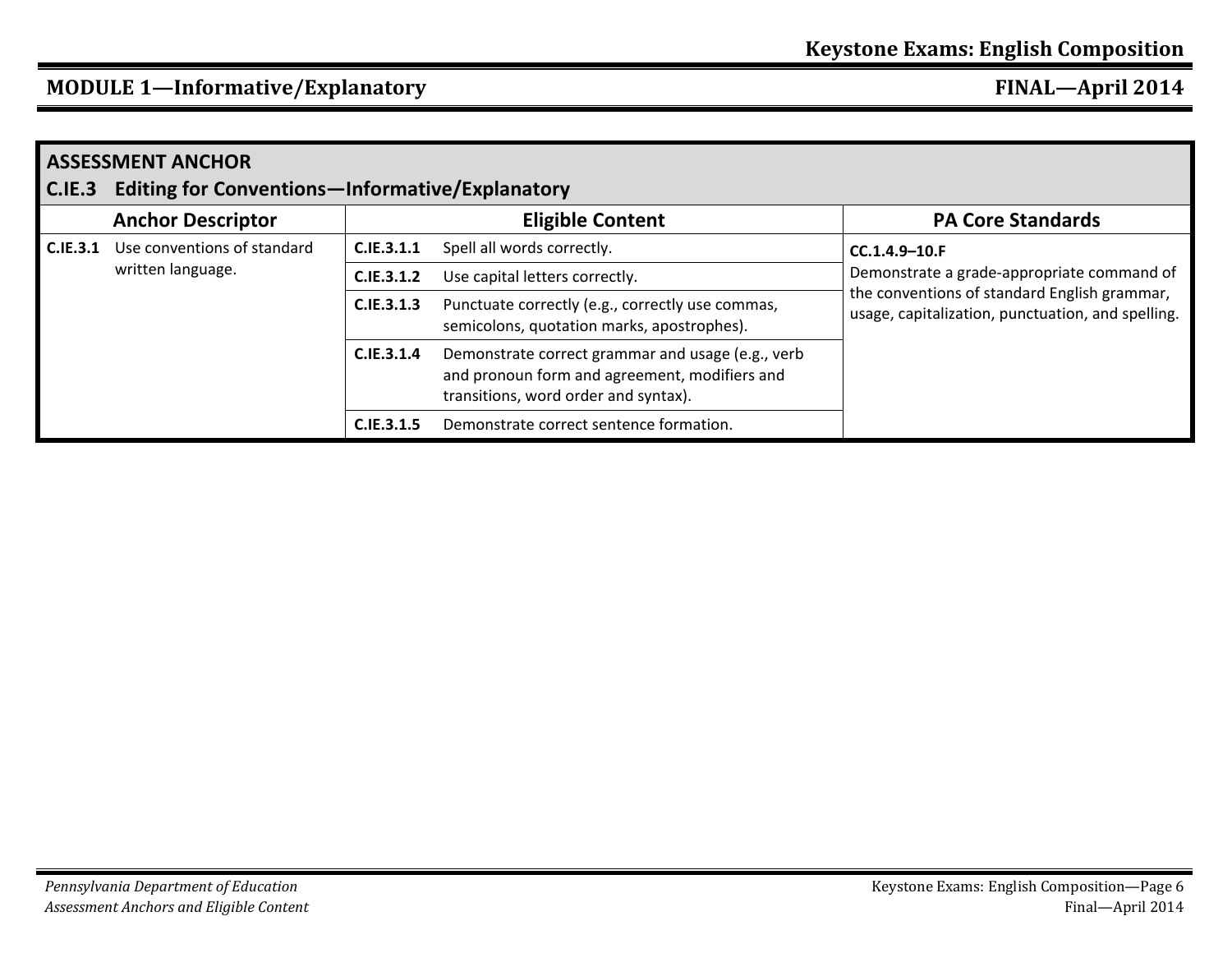# **MODULE 2—Argumentative FINAL—April 2014**

| C.A.1   | <b>ASSESSMENT ANCHOR</b><br><b>Text Types and Purposes-Argumentative</b>                                                              |           |                                                                                                                                                                  |                                                                                                                                                                                                                                                                                                                                                                                                                                                                                                        |  |
|---------|---------------------------------------------------------------------------------------------------------------------------------------|-----------|------------------------------------------------------------------------------------------------------------------------------------------------------------------|--------------------------------------------------------------------------------------------------------------------------------------------------------------------------------------------------------------------------------------------------------------------------------------------------------------------------------------------------------------------------------------------------------------------------------------------------------------------------------------------------------|--|
|         | <b>Anchor Descriptor</b>                                                                                                              |           | <b>Eligible Content</b>                                                                                                                                          | <b>PA Core Standards</b>                                                                                                                                                                                                                                                                                                                                                                                                                                                                               |  |
| C.A.1.1 | Write argumentative pieces<br>that include a clearly stated<br>position made convincing<br>through the use of appropriate<br>methods. | C.A.1.1.1 | Write with a sharp, distinct controlling<br>point that clearly states a position and<br>demonstrates awareness of task,<br>purpose, and audience.                | CC.1.4.9-10.H<br>Write with a sharp distinct focus identifying topic, task, and<br>audience; introduce the precise claim.<br>$CC.1.4.9 - 10.1$                                                                                                                                                                                                                                                                                                                                                         |  |
|         |                                                                                                                                       | C.A.1.1.2 | Construct a thorough argument with<br>consistent, relevant support through<br>the use of argumentative/persuasive<br>strategies; address opposing<br>viewpoints. | Distinguish the claim(s) from alternate or opposing claims;<br>develop claim(s) fairly, supplying evidence for each while<br>pointing out the strengths and limitations of each in a manner<br>that anticipates the audience's knowledge level and concerns.<br>$CC.1.4.9 - 10.J$                                                                                                                                                                                                                      |  |
|         |                                                                                                                                       | C.A.1.1.3 | Organize the argument using effective<br>strategies to develop a strong, well-<br>supported position.                                                            | Create organization that establishes clear relationships among<br>claim(s), counterclaims, reasons, and evidence; use words,<br>phrases, and clauses to link the major sections of the text,<br>create cohesion, and clarify the relationships between claim(s)                                                                                                                                                                                                                                        |  |
|         |                                                                                                                                       | C.A.1.1.4 | Maintain an effective and consistent<br>tone through precise control of<br>language and a variety of sentence<br>structures.                                     | and reasons, between reasons and evidence, and between<br>claim(s) and counterclaims; provide a concluding statement or<br>section that follows from and supports the argument<br>presented.                                                                                                                                                                                                                                                                                                           |  |
|         |                                                                                                                                       | C.A.1.1.5 | Write with control of grammar,<br>mechanics, spelling, usage, and<br>sentence formation.                                                                         | CC.1.4.9-10.K<br>Write with an awareness of the stylistic aspects of composition.<br>• Use precise language and domain-specific vocabulary to<br>manage the complexity of the topic.<br>• Establish and maintain a formal style and objective tone while<br>attending to the norms of the discipline in which they are<br>writing.<br>CC.1.4.9-10.L<br>Demonstrate a grade-appropriate command of the conventions<br>of standard English grammar, usage, capitalization,<br>punctuation, and spelling. |  |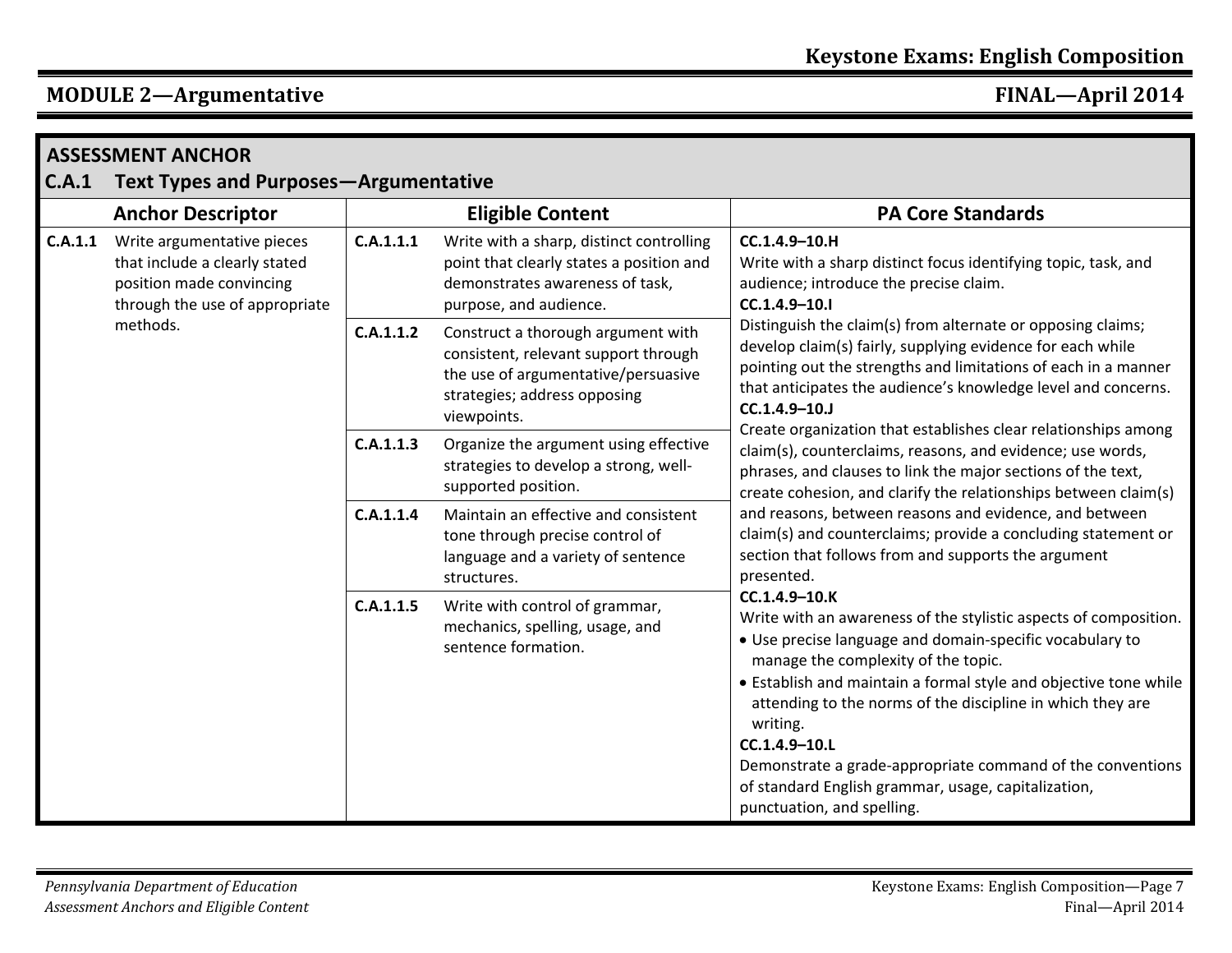### **MODULE 2—Argumentative FINAL—April 2014**

| <b>ASSESSMENT ANCHOR</b> |                                                                                    |           |                                                                              |                                                                                                                                            |  |
|--------------------------|------------------------------------------------------------------------------------|-----------|------------------------------------------------------------------------------|--------------------------------------------------------------------------------------------------------------------------------------------|--|
| C.A.2                    | <b>Revision-Argumentative</b>                                                      |           |                                                                              |                                                                                                                                            |  |
|                          | <b>Anchor Descriptor</b>                                                           |           | <b>Eligible Content</b>                                                      | <b>PA Core Standards</b>                                                                                                                   |  |
| C.A.2.1                  | Revise writing to improve style,<br>meaning, word choice, and<br>sentence variety. | C.A.2.1.1 | Use a variety of sentence structures.                                        | $CC.1.4.9 - 10.K$                                                                                                                          |  |
|                          |                                                                                    | C.A.2.1.2 | Use precise language to create clarity, voice, and tone.                     | Write with an awareness of the stylistic aspects<br>of composition.                                                                        |  |
|                          |                                                                                    | C.A.2.1.3 | Revise to eliminate wordiness and redundancy.                                | • Use precise language and domain-specific<br>vocabulary to manage the complexity of the<br>topic.                                         |  |
|                          |                                                                                    | C.A.2.1.4 | Revise to delete irrelevant details.                                         |                                                                                                                                            |  |
|                          |                                                                                    | C.A.2.1.5 | Use the correct form of commonly confused words; use<br>logical transitions. | • Establish and maintain a formal style and<br>objective tone while attending to the norms<br>of the discipline in which they are writing. |  |
|                          |                                                                                    | C.A.2.1.6 | Combine sentences for cohesiveness and unity.                                |                                                                                                                                            |  |
|                          |                                                                                    | C.A.2.1.7 | Revise sentences for clarity.                                                |                                                                                                                                            |  |